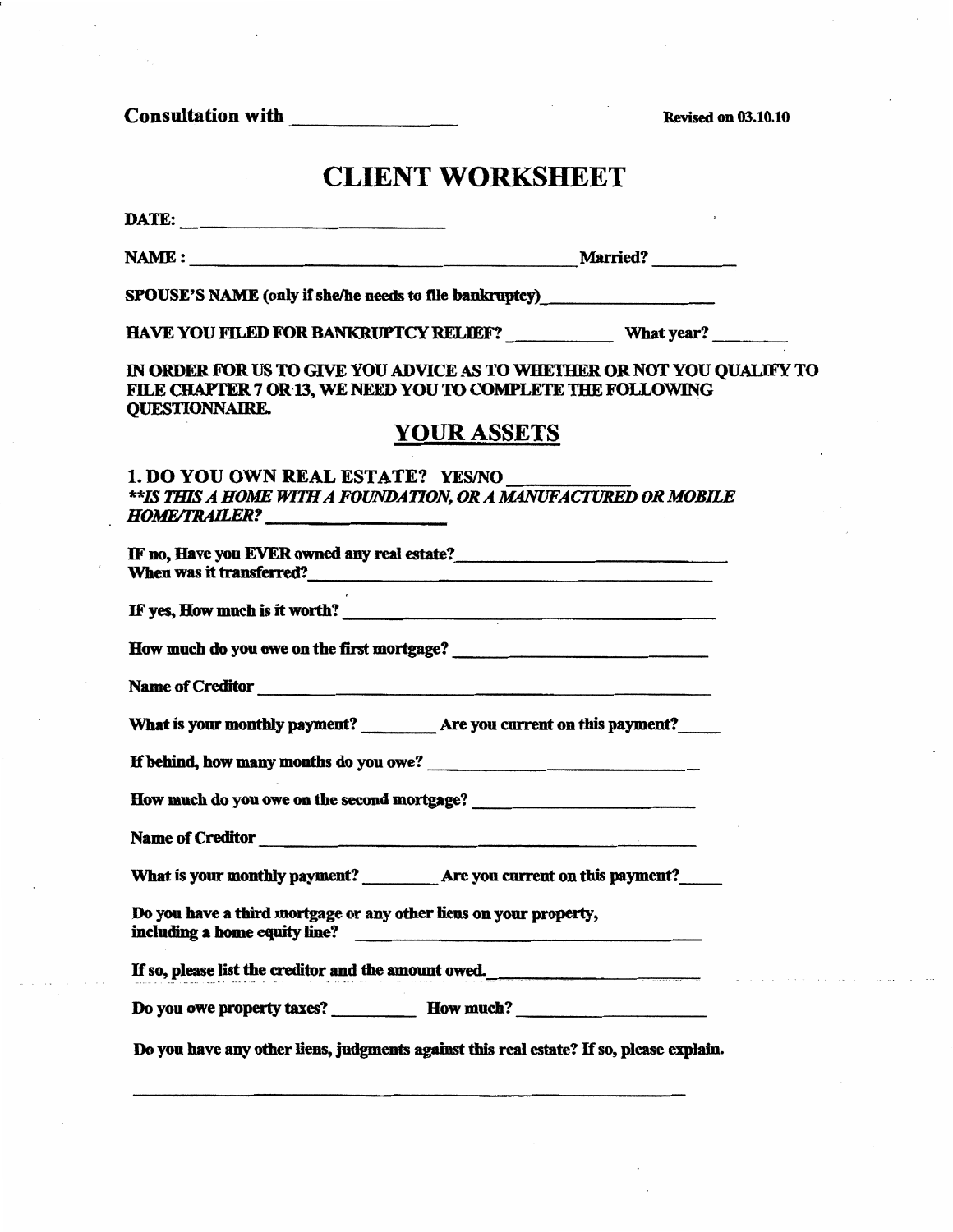|                                                                         | IF YES, What kind of car is it? _____________________________How much is it worth?                     |
|-------------------------------------------------------------------------|--------------------------------------------------------------------------------------------------------|
|                                                                         |                                                                                                        |
|                                                                         | What is your monthly payment? __________ Are you current on your payments? _______                     |
|                                                                         | When was it purchased? ________________When was it last financed? _______________                      |
|                                                                         | 3. DO YOU HAVE A SECOND CAR IN YOUR NAME? YES/NO                                                       |
|                                                                         |                                                                                                        |
|                                                                         |                                                                                                        |
|                                                                         | What is your monthly payment? ___________ Are you current on your payments? ________                   |
| When was it purchased? ____________ When was it last financed? ________ |                                                                                                        |
|                                                                         | 4. DO YOU HAVE A THIRD CAR IN YOUR NAME? YES/NO                                                        |
|                                                                         |                                                                                                        |
|                                                                         | How much do you owe on it?<br>Name of Creditor Manuelline and Creditor Manuelline and Transmission     |
|                                                                         | What is your monthly payment? _______ Are you current on your payments? ____                           |
| When was it purchased? When was it last financed?                       |                                                                                                        |
|                                                                         | 5. DO YOU HAVE ANY OTHER VEHICLES IN YOUR NAME?                                                        |
| IF YES, Please list below.                                              |                                                                                                        |
|                                                                         | 6. DO YOU HAVE ANY OTHER ASSETS THAT HAVE A VALUE OF OVER<br>\$1,000 INCLUDING ANY BUSINESSES? YES/NO? |
|                                                                         | FOR EXAMPLE, DO YOU HAVE ANY OF THE FOLLOWING? yes or no                                               |
| 1) Boats?                                                               |                                                                                                        |
|                                                                         | 2) Lawsuits or claims against anyone to collect money?                                                 |
|                                                                         | 3) Potential Tax Refunds?                                                                              |
|                                                                         | 4) Retirement accounts?                                                                                |
|                                                                         | 5) Other?                                                                                              |

 $\bar{z}$ 

 $\hat{\boldsymbol{\beta}}$ 

 $\hat{\boldsymbol{\theta}}$ 

 $\mathcal{L}^{\pm}$ 

where  $\hat{\mathcal{L}}$  is a set of  $\hat{\mathcal{L}}$  , and  $\hat{\mathcal{L}}$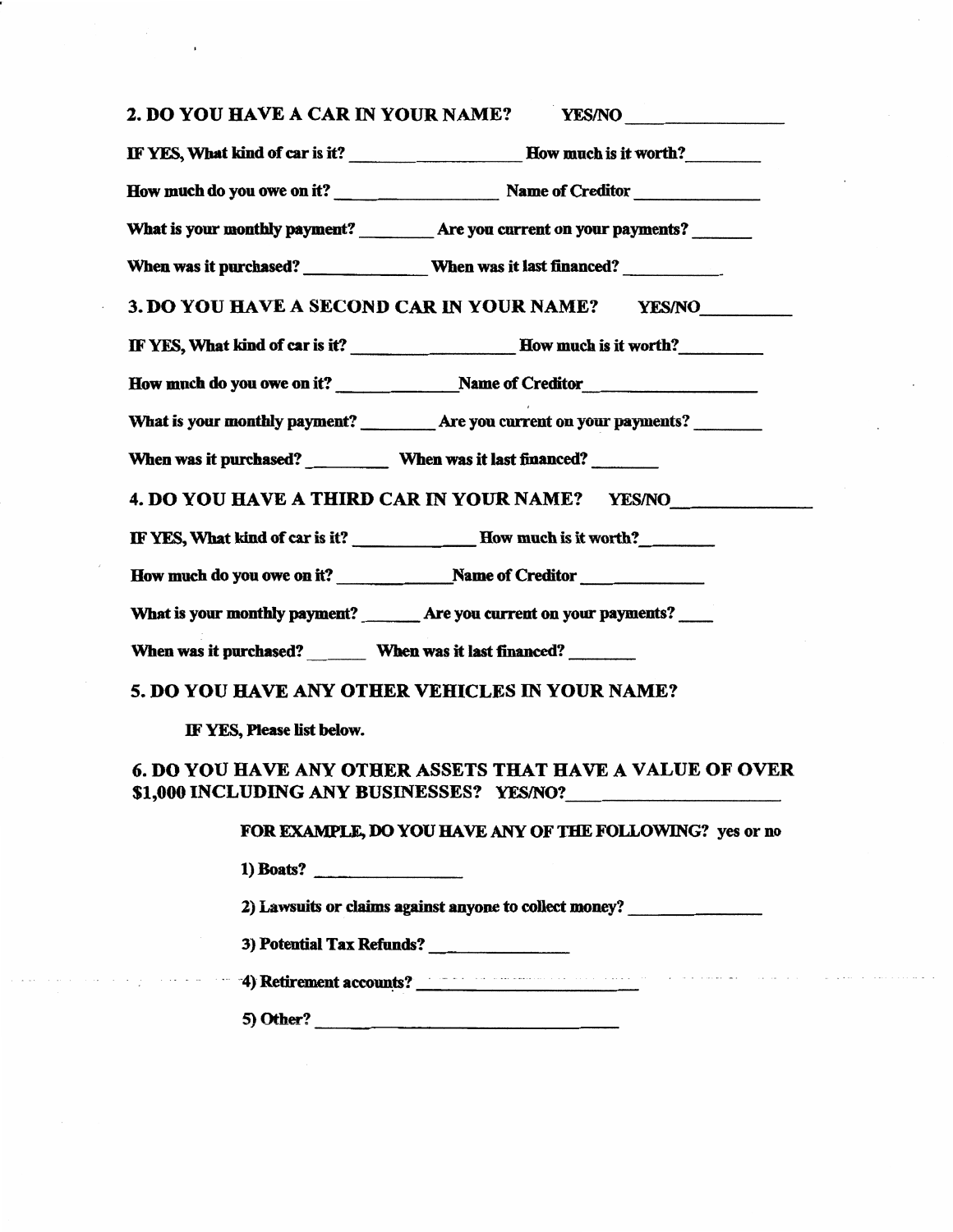## **YOUR DEBTS**

ASIDE FROM HOME MORTGAGES AND CAR LOANS, DO YOU OWE ANY OF THE FOLLOWING? IF YES, STATE THE APPROXIMATE AMOUNT OWED. IF YOU DO NOT KNOW FOR SURE, JUST ESTIMATE THE AMOUNT OWED.

|  |  |  |  |  |  |  | 1) WHAT IS THE APPROXIMATE AMOUNT OF YOUR CREDIT CARDS DEBT? |
|--|--|--|--|--|--|--|--------------------------------------------------------------|
|--|--|--|--|--|--|--|--------------------------------------------------------------|

|    | $\frac{1}{2}$ How many cards?                  |
|----|------------------------------------------------|
|    | 2) DO YOU HAVE ANY PERSONAL BANK LOANS?        |
|    | IF YES, AMOUNT OWED?                           |
| 3) | <b>DO YOU OWE ANY LOCAL FINANCE COMPANIES?</b> |
|    | IF YES, AMOUNT OWED?                           |
| 4) | DO YOU HAVE ANY LOCAL CASH ADVANCES?           |
|    | IF YES, AMOUNT OWED?                           |
| 5) | DO YOU HAVE ANY FAMILY LOANS?                  |
|    | IF YES, AMOUNT OWED?                           |
| 6) | <b>DO YOU HAVE ANY MEDICAL BILLS?</b>          |
|    | IF YES, TOTAL AMOUNT OWED?                     |
|    | 7) DO YOU HAVE ANY CAR LOAN DEFICIENCIES?      |
|    | IF YES, HOW MUCH IS OWED?                      |
|    | 8) DO YOU OWE THE IRS OR STATE?                |
|    | IF YES, TO WHOM AND FOR HOW MUCH?              |
|    | 9) STUDENT LOANS?                              |
|    | IF YES, TO WHOM AND FOR HOW MUCH?              |
|    | 10) BUSINESS LOANS?                            |
|    | 11) OVERDRAFT FEES ON BANK ACCOUNTS?           |
|    | IF YES, TO WHOM AND FOR HOW MUCH?              |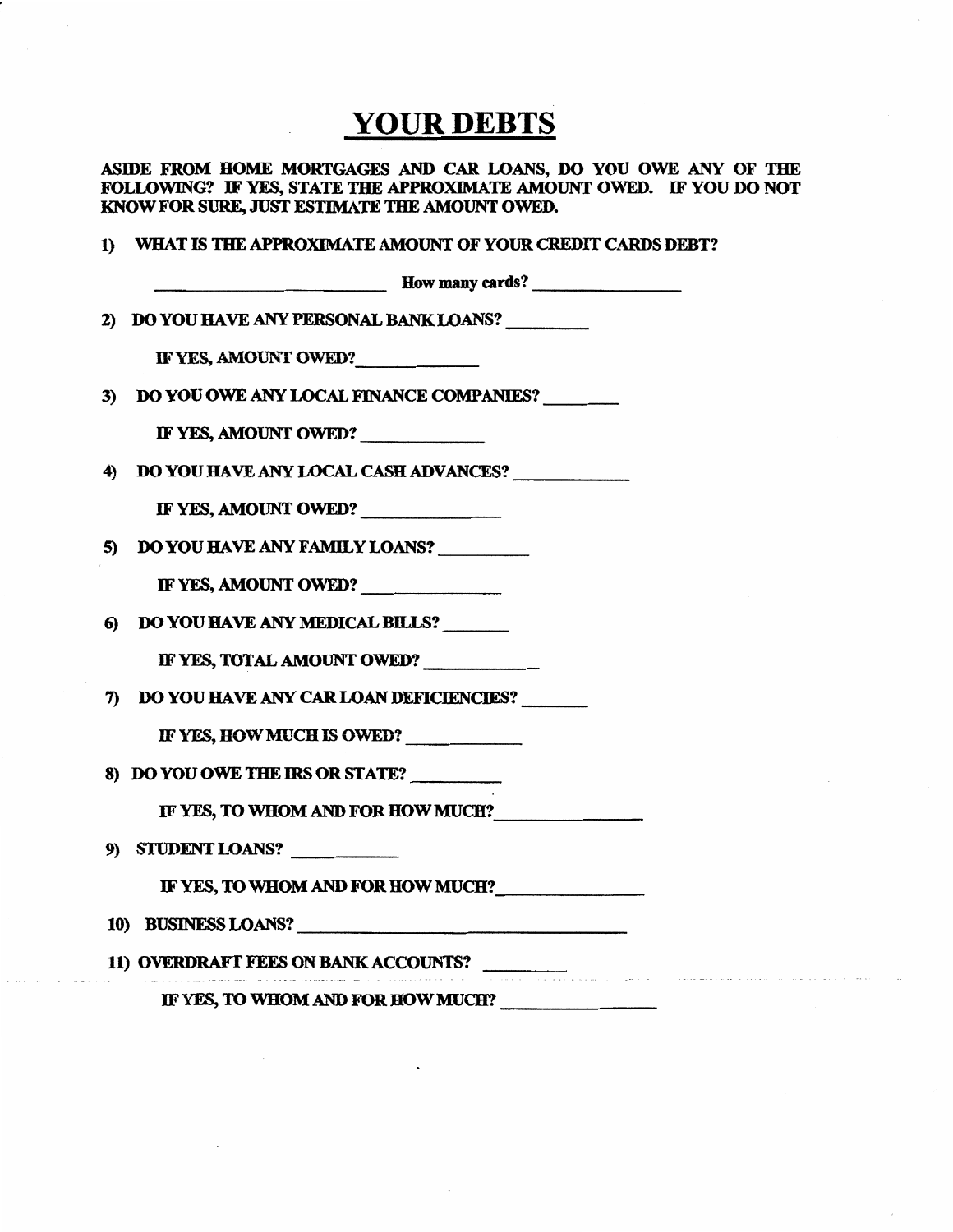## **YOUR** INCOME

|                                             | <b>I OUR HACOME</b>                                                                        |
|---------------------------------------------|--------------------------------------------------------------------------------------------|
|                                             |                                                                                            |
| What is your Occupation/Job Title?          |                                                                                            |
|                                             |                                                                                            |
|                                             |                                                                                            |
| How often do you get paid?<br><u> </u>      |                                                                                            |
| How long have you been there?               |                                                                                            |
| <b>WHERE DOES YOUR SPOUSE WORK?</b>         |                                                                                            |
| What is your spouse's Occupation/Job Title? |                                                                                            |
|                                             |                                                                                            |
| How much does he/she bring home on payday?  |                                                                                            |
| How often does he/she get paid?             |                                                                                            |
|                                             |                                                                                            |
|                                             | Any other income like Child Support, Pension or Social Security, part-time job?            |
|                                             |                                                                                            |
|                                             |                                                                                            |
|                                             | Has anything changed about your income recently, such as loss of overtime or unemployment? |
|                                             |                                                                                            |
| Total household size:                       |                                                                                            |

 $\bar{x}$ 

 $\alpha$  , and  $\alpha$  , and  $\alpha$ 

 $\sim$ 

 $\sim$   $\sim$ 

 $\mathcal{A}^{\text{max}}_{\text{max}}$